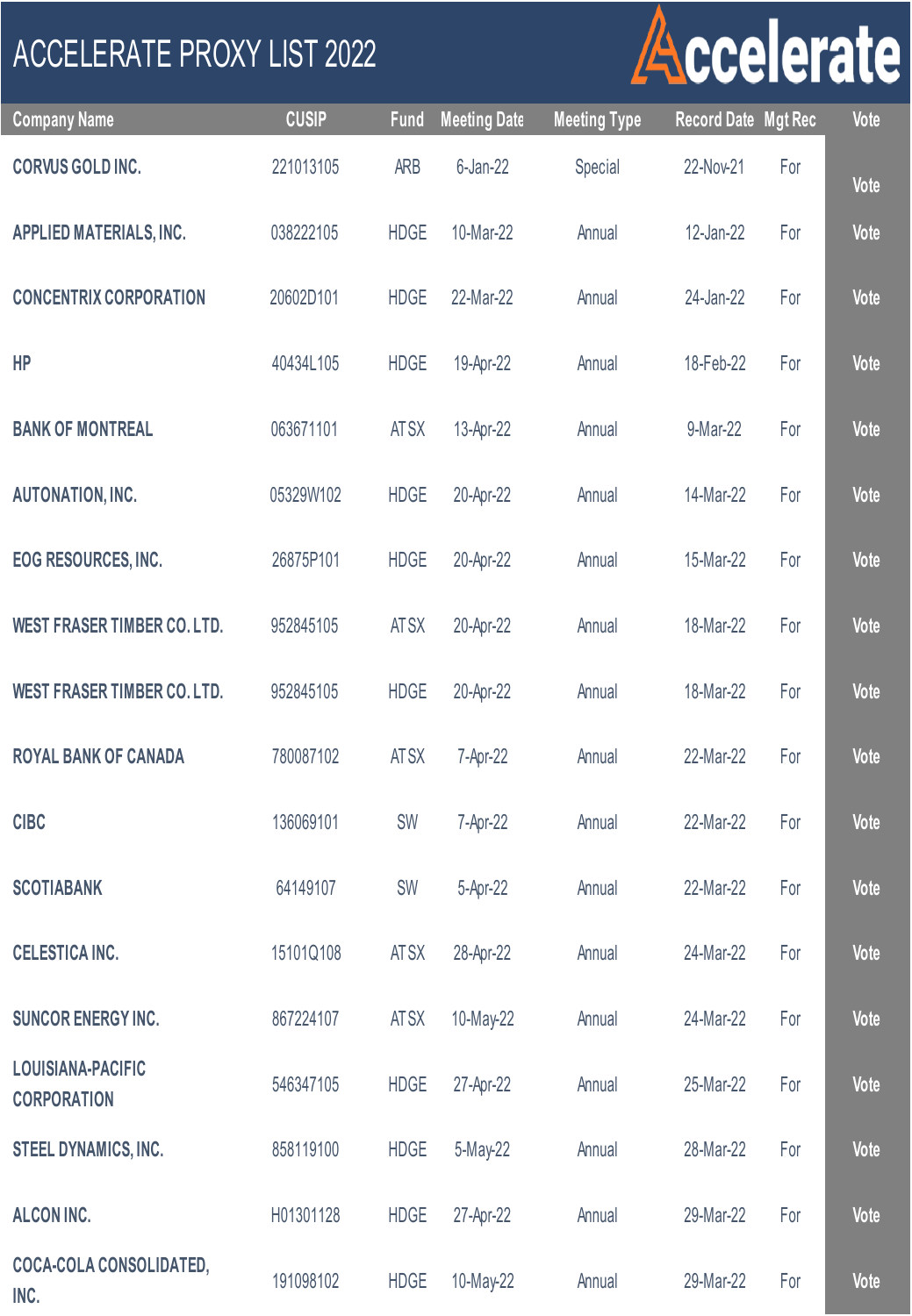| <b>OASIS PETROLEUM INC.</b>              | 674215108 | <b>HDGE</b> | 27-Apr-22   | Annual | 29-Mar-22 | For | Vote |
|------------------------------------------|-----------|-------------|-------------|--------|-----------|-----|------|
| <b>CROSSFIRST BANKSHARES, INC.</b>       | 22766M109 | <b>HDGE</b> | $3-May-22$  | Annual | 29-Mar-22 | For | Vote |
| <b>TRANSALTA CORPORATION</b>             | 89346D107 | AT SX       | 28-Apr-22   | Annual | 29-Mar-22 | For | Vote |
| <b>NUCOR CORPORATION</b>                 | 670346105 | <b>HDGE</b> | 12-May-22   | Annual | 30-Mar-22 | For | Vote |
| <b>BAYTEX ENERGY CORP.</b>               | 07317Q105 | <b>HDGE</b> | 28-Apr-22   | Annual | 30-Mar-22 | For | Vote |
| <b>BAYTEX ENERGY CORP.</b>               | 07317Q105 | <b>ATSX</b> | 28-Apr-22   | Annual | 30-Mar-22 | For | Vote |
| <b>BOISE CASCADE COMPANY</b>             | 09739D100 | <b>HDGE</b> | 5-May-22    | Annual | 30-Mar-22 | For | Vote |
| <b>ENCORE WIRE CORPORATION</b>           | 292562105 | <b>HDGE</b> | $5-May-22$  | Annual | 31-Mar-22 | For | Vote |
| <b>INTERFOR CORPORATION</b>              | 45868C109 | AT SX       | $11-May-22$ | Annual | 31-Mar-22 | For | Vote |
| <b>RUSSEL METALS INC.</b>                | 781903604 | <b>ATSX</b> | 4-May-22    | Annual | 31-Mar-22 | For | Vote |
| <b>RUSSEL METALS INC.</b>                | 781903604 | <b>HDGE</b> | 4-May-22    | Annual | 31-Mar-22 | For | Vote |
| <b>INTERFOR CORPORATION</b>              | 45868C109 | <b>HDGE</b> | 11-May-22   | Annual | 31-Mar-22 | For | Vote |
| <b>MASCO CORPORATION</b>                 | 574599106 | <b>HDGE</b> | 12-May-22   | Annual | 4-Apr-22  | For | Vote |
| <b>LOBLAW COMPANIES LIMITED</b>          | 539481101 | AT SX       | 5-May-22    | Annual | 4-Apr-22  | For | Vote |
| <b>HUTTIG BUILDING PRODUCTS,</b><br>INC. | 448451104 | <b>HDGE</b> | 10-May-22   | Annual | 4-Apr-22  | For | Vote |
| <b>APA CORPORATION</b>                   | 03743Q108 | <b>HDGE</b> | 13-May-22   | Annual | 5-Apr-22  | For | Vote |
| <b>LOBLAW COMPANIES LIMITED</b>          | 539481101 | <b>HDGE</b> | 5-May-22    | Annual | 5-Apr-22  | For | Vote |
| <b>PARAMOUNT RESOURCES LTD.</b>          | 699320206 | <b>HDGE</b> | 4-May-22    | Annual | 5-Apr-22  | For | Vote |
| <b>GEORGE WESTON LIMITED</b>             | 961148509 | AT SX       | 10-May-22   | Annual | 5-Apr-22  | For | Vote |
| <b>PARAMOUNT RESOURCES LTD.</b>          | 699320206 | AT SX       | 4-May-22    | Annual | 5-Apr-22  | For | Vote |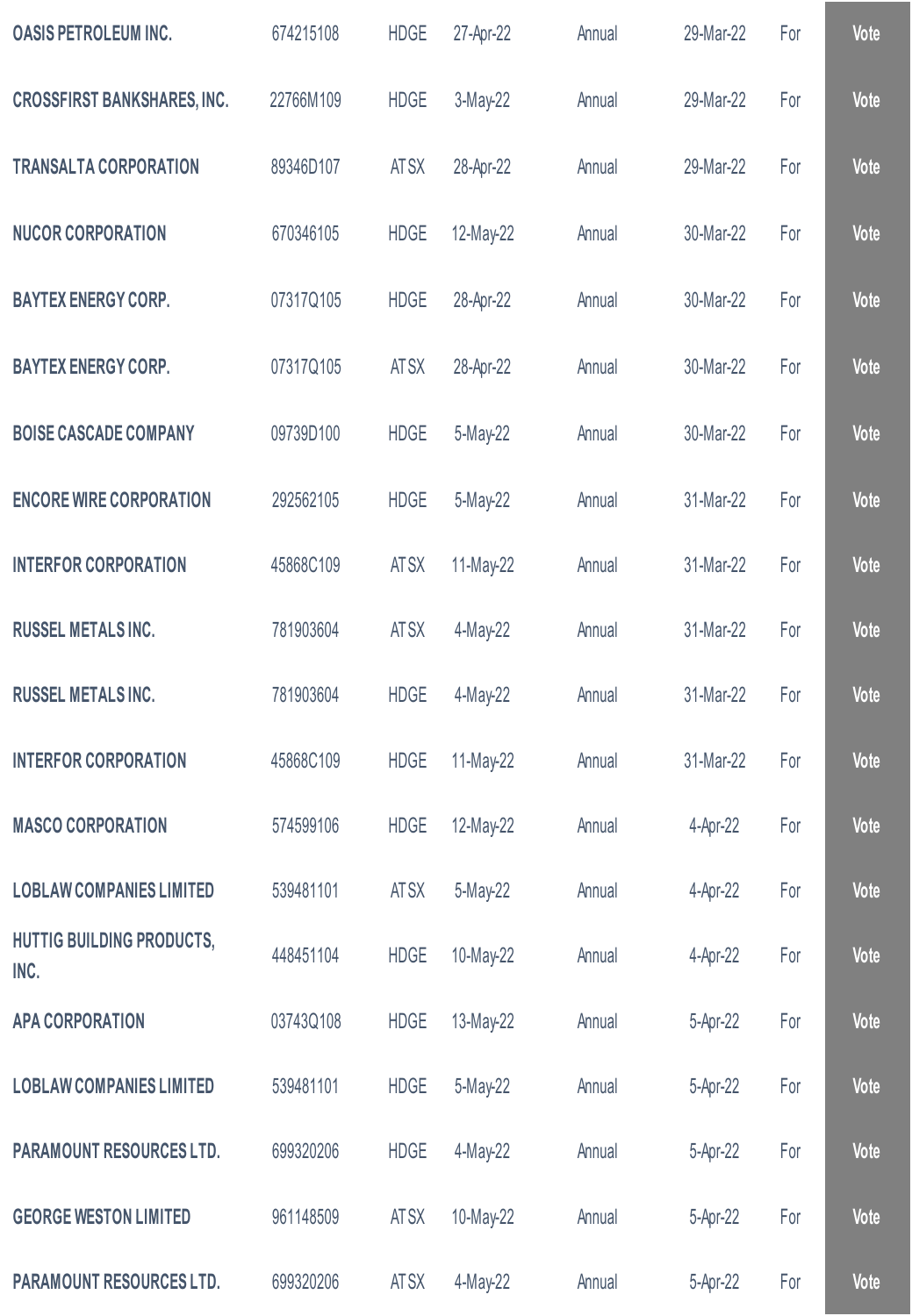| <b>ENBRIDGE INC.</b>                                | 29250N105 | AT SX       | 4-May-22  | Annual           | 5-Apr-22  | For | Vote |
|-----------------------------------------------------|-----------|-------------|-----------|------------------|-----------|-----|------|
| THE GOLDMAN SACHS GROUP<br><b>INC</b>               | 38141G104 | <b>ARB</b>  | 28-Apr-22 | Annual           | 5-Apr-22  | For | Vote |
| <b>BRISTOL-MYERS SQUIBB</b><br><b>COMPANY</b>       | 110122108 | <b>HDGE</b> | 3-May-22  | Annual           | 5-Apr-22  | For | Vote |
| <b>CENOVUS ENERGY INC.</b>                          | 15135U109 | SW          | 27-Apr-22 | Annual           | 5-Apr-22  | For | Vote |
| <b>ENERPLUS CORPORATION</b>                         | 292766102 | <b>ATSX</b> | 5-May-22  | Annual           | 6-Apr-22  | For | Vote |
| <b>SPIN MASTER CORP.</b>                            | 848510103 | AT SX       | 5-May-22  | Annual / Special | 6-Apr-22  | For | Vote |
| UNI-SELECT INC.                                     | 90457D100 | AT SX       | 5-May-22  | Annual / Special | 6-Apr-22  | For | Vote |
| <b>HARDWOODS DISTRIBUTION INC.</b>                  | 412422107 | <b>HDGE</b> | 12-May-22 | Annual           | 7-Apr-22  | For | Vote |
| <b>CANFOR CORPORATION</b>                           | 137576104 | AT SX       | 3-May-22  | Annual           | 7-Apr-22  | For | Vote |
| <b>FINNING INTERNATIONAL INC.</b>                   | 318071404 | AT SX       | 10-May-22 | Annual           | 7-Apr-22  | For | Vote |
| <b>PZENA INVESTMENT</b><br><b>MANAGEMENT, INC.</b>  | 74731Q103 | <b>HDGE</b> | 18-May-22 | Annual           | 7-Apr-22  | For | Vote |
| <b>HARDWOODS DISTRIBUTION INC.</b>                  | 412422107 | AT SX       | 12-May-22 | Annual           | 7-Apr-22  | For | Vote |
| UNI-SELECT INC.                                     | 90457D100 | <b>HDGE</b> | 5-May-22  | Annual           | 7-Apr-22  | For | Vote |
| <b>TOROMONT INDUSTRIES LTD.</b>                     | 891102105 | <b>ATSX</b> | 28-Apr-22 | Annual / Special | 7-Apr-22  | For | Vote |
| <b>TC ENERGY</b>                                    | 87807B107 | AT SX       | 29-Apr-22 | Annual           | 7-Apr-22  | For | Vote |
| <b>CANADIAN NATURAL</b><br><b>RESOURCES LIMITED</b> | 136385101 | <b>ATSX</b> | 5-May-22  | Annual / Special | 8-Apr-22  | For | Vote |
| <b>OPTION CARE HEALTH, INC.</b>                     | 68404L102 | <b>HDGE</b> | 18-May-22 | Annual           | 8-Apr-22  | For | Vote |
| <b>STANTEC INC.</b>                                 | 85472N109 | AT SX       | 12-May-22 | Annual           | 11-Apr-22 | For | Vote |
| <b>NUVISTA ENERGY LTD.</b>                          | 67072Q104 | AT SX       | 10-May-22 | Annual / Special | 11-Apr-22 | For | Vote |
| <b>PAREX RESOURCES INC.</b>                         | 69946Q107 | <b>HDGE</b> | 12-May-22 | Annual / Special | 11-Apr-22 | For | Vote |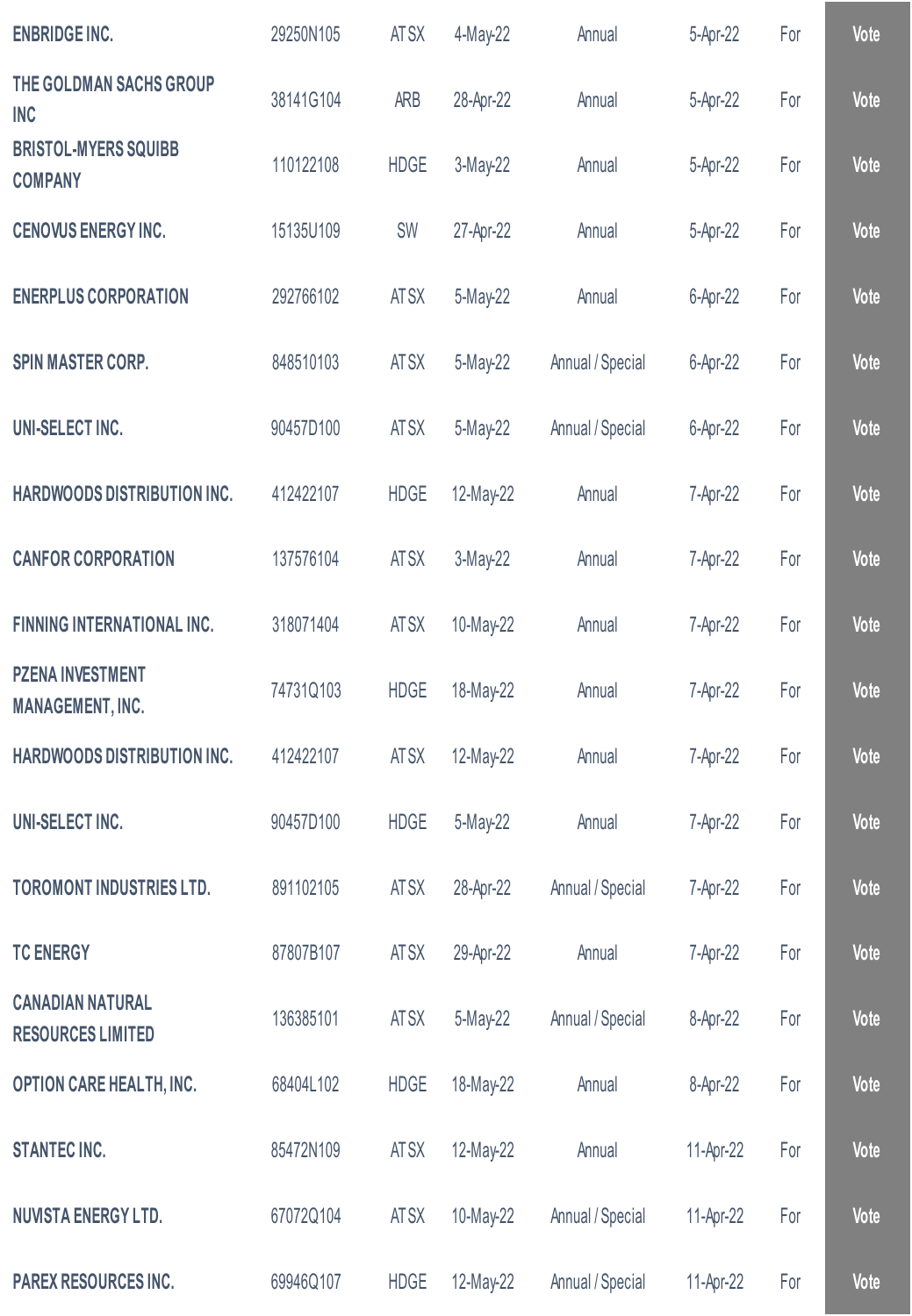| <b>BATH &amp; BODY WORKS INC</b>                    | 70830104  | <b>HDGE</b> | 12-May-22    | Annual           | 11-Apr-22 | For | <b>Vote</b> |
|-----------------------------------------------------|-----------|-------------|--------------|------------------|-----------|-----|-------------|
| <b>DONNELLEY FINANCIAL</b><br>SOLUTIONS, INC.       | 25787G100 | <b>HDGE</b> | 18-May-22    | Annual           | 11-Apr-22 | For | Vote        |
| PAREX RESOURCES INC.                                | 69946Q104 | AT SX       | 12-May-22    | Special          | 11-Apr-22 | For | Vote        |
| <b>ONEX CORPORATION</b>                             | 68272K103 | AT SX       | 12-May-22    | Annual           | 12-Apr-22 | For | Vote        |
| <b>BIRD CONSTRUCTION INC.</b>                       | 09076P104 | AT SX       | 10-May-22    | Annual / Special | 12-Apr-22 | For | Vote        |
| <b>MARATHON OIL CORPORATION</b>                     | 565849106 | <b>HDGE</b> | 25-May-22    | Annual           | 13-Apr-22 | For | Vote        |
| <b>BIRCHCLIFF ENERGY LTD</b>                        | 090697103 | AT SX       | 12-May-22    | Annual           | 13-Apr-22 | For | Vote        |
| <b>TRANSGLOBE ENERGY</b><br><b>CORPORATION</b>      | 893662106 | AT SX       | 11-May-22    | Annual           | 18-Apr-22 | For | Vote        |
| <b>SLEEP COUNTRY CANADA</b><br><b>HOLDINGS INC.</b> | 83125J104 | AT SX       | 6-May-22     | Annual           | 18-Apr-22 | For | Vote        |
| <b>RESOLUTE FOREST PRODUCTS</b><br>INC.             | 76117W109 | <b>HDGE</b> | 27-May-22    | Annual           | 18-Apr-22 | For | Vote        |
| <b>TRANSGLOBE ENERGY</b><br><b>CORPORATION</b>      | 893662106 | <b>HDGE</b> | $11$ -May-22 | Annual           | 18-Apr-22 | For | Vote        |
| <b>RESOLUTE FOREST PRODUCTS</b><br>INC.             | 76117W109 | AT SX       | 27-May-22    | Annual           | 18-Apr-22 | For | Vote        |
| DILLARD'S, INC.                                     | 254067101 | <b>HDGE</b> | 21-May-22    | Annual           | 19-Apr-22 | For | Vote        |
| <b>ACADEMY SPORTS AND</b><br>OUTDOORS, INC.         | 00402L107 | <b>HDGE</b> | 2-Jun-22     | Annual           | 25-Apr-22 | For | Vote        |
| <b>AMERIGO RESOURCES LTD.</b>                       | 03074G109 | <b>HDGE</b> | 2-May-22     | Annual           | 25-Apr-22 | For | Vote        |
| <b>GILDAN</b>                                       | 375916103 | AT SX       | 5-May-22     | Annual           | 25-Apr-22 | For | Vote        |
| <b>WAJAX</b>                                        | 930783105 | AT SX       | 3-May-22     | Annual           | 25-Apr-22 | For | Vote        |
| <b>PEMBINA PIPELINE</b><br><b>CORPORATION</b>       | 706327103 | SW          | 6-May-22     | Annual           | 25-Apr-22 | For | Vote        |
| <b>WESTERN FOREST PRODUCTS</b><br>INC.              | 958211203 | <b>HDGE</b> | 5-May-22     | Annual           | 25-Apr-22 | For | Vote        |
| <b>WESTERN FOREST PRODUCTS</b><br>INC.              | 958211203 | AT SX       | 5-May-22     | Annual           | 25-Apr-22 | For | Vote        |